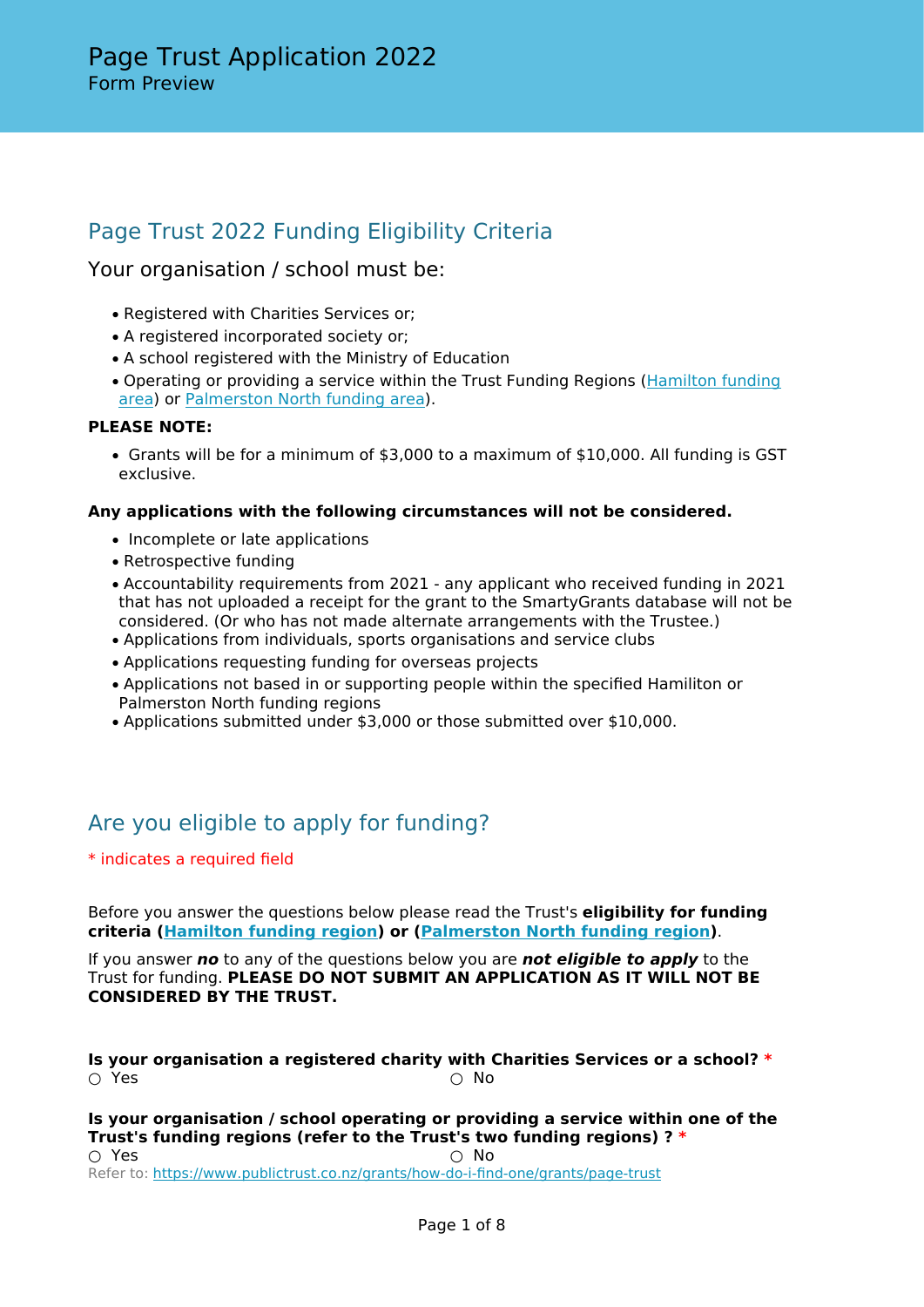### **Have you read the Trust's eligibility for funding criteria? \***

 $\bigcirc$  Yes  $\bigcirc$  No

### **Which city does your organisation or school operate in or assist the community? \***

- □ Palmerston North
- □ Hamilton
- □ Both of the above

If you are not eligible to apply and are still looking for funding you may like to visit the Public Trust or Generosity NZ websites to search for other grant making organisations.

# Applicant Details

\* indicates a required field

Organisation / School Details

| Name of your<br>organisation/school * | <b>Organisation Name</b>                                                                                                        |  |  |
|---------------------------------------|---------------------------------------------------------------------------------------------------------------------------------|--|--|
|                                       |                                                                                                                                 |  |  |
|                                       | If your organisation is a branch of a national body please enter<br>your name in the following format 'ABC Group - Wellington'. |  |  |

## **Please enter and lookup your Charities Registration Number, format: CC12345**

The Charity Registration Number provided will be used to look up the following information. Click Lookup above to check that you have entered the Charity Registration Number correctly.

| New Zealand Charities Register Information |
|--------------------------------------------|
| <b>Charity Registration</b>                |
| Number                                     |
| <b>Organisation Name</b>                   |
| <b>Other Names</b>                         |
| <b>Status</b>                              |
| <b>Street Address</b>                      |
| <b>Postal Address</b>                      |
| Telephone                                  |
| Fax                                        |
| Email                                      |
| Website                                    |
| Date Registered                            |

Please enter the number in upper case, with no space between the letters and digits. If you have entered the number correctly the fields in the grey box will populate.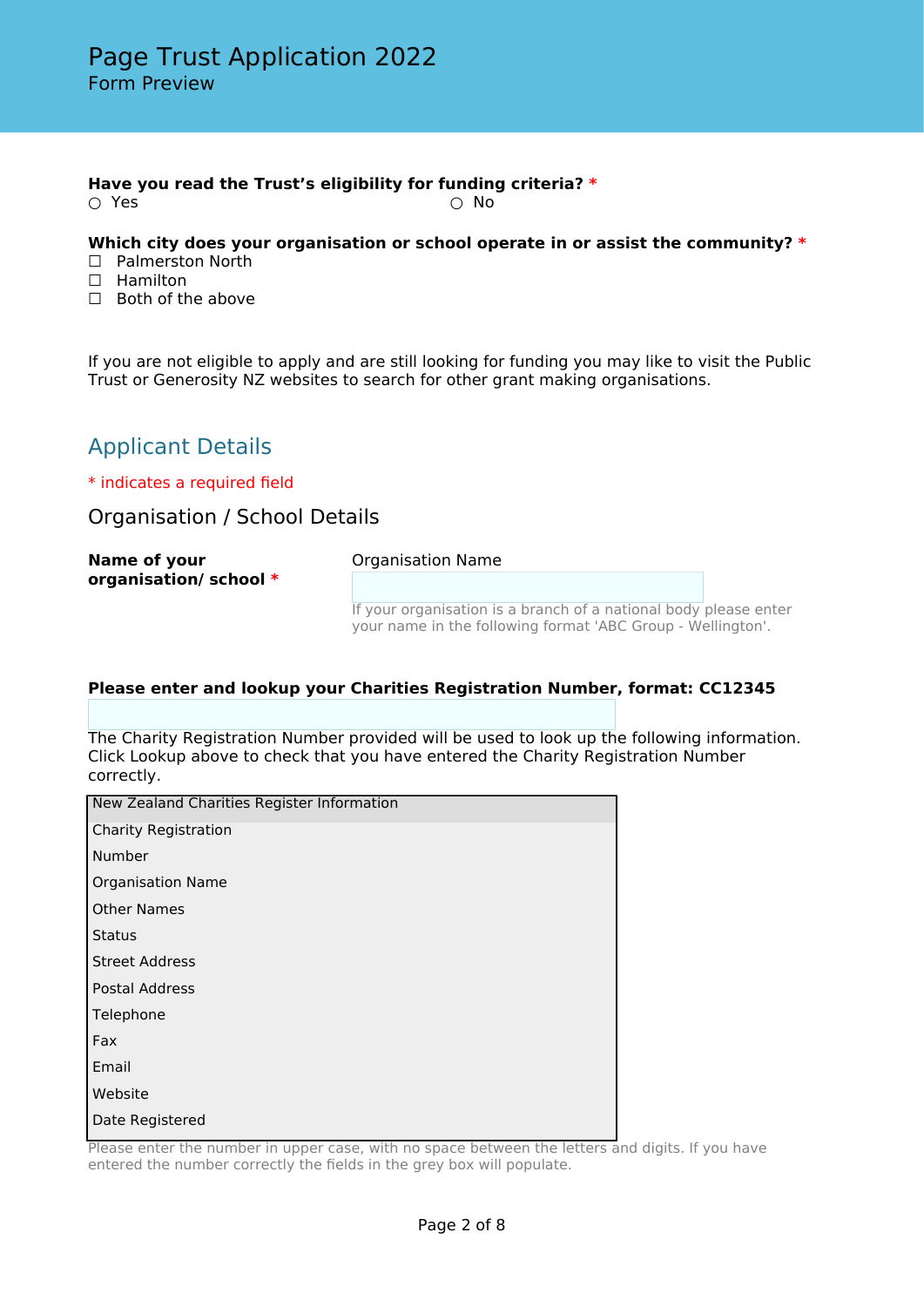| <b>Postal Address *</b>                                        | Address       |               |                                                      |  |
|----------------------------------------------------------------|---------------|---------------|------------------------------------------------------|--|
|                                                                | Suburb        | Town/<br>City | Postcode<br>Must be a New Zealand post code          |  |
| <b>Website</b>                                                 | Must be a URL |               |                                                      |  |
| Is your organisation / school GST Registered? *<br>$\circ$ Yes |               | $\circ$ No    |                                                      |  |
| <b>IRD/GST Number</b>                                          |               |               | Must be at least 11 characters, format: 012-345-678. |  |

Please provide your bank details.

Note that payments will only be made to bank accounts under your organisation / school name. No payments will be made to third party bank accounts.

| <b>Organisation's Bank Account Name *</b> |  |
|-------------------------------------------|--|
|-------------------------------------------|--|

e.g. ABC - Wellington Inc

### **Bank Account Number \***

Please enter your bank account number, format: 12-1234-1234567-012. There must be a total of 19 characters.

#### **Please attach a bank deposit slip or verification of your bank account details \*** Attach a file:

Verification of your organisation / school bank account can either be; a full bank statement issued in your organisation / school name & dated within the last 3 months, OR a signed written & stamped confirmation from a bank of your organisation / school account number dated within the last 3 months.

| <b>Contact for this</b> | Title | First Name | Last Name |
|-------------------------|-------|------------|-----------|
| application $*$         |       |            |           |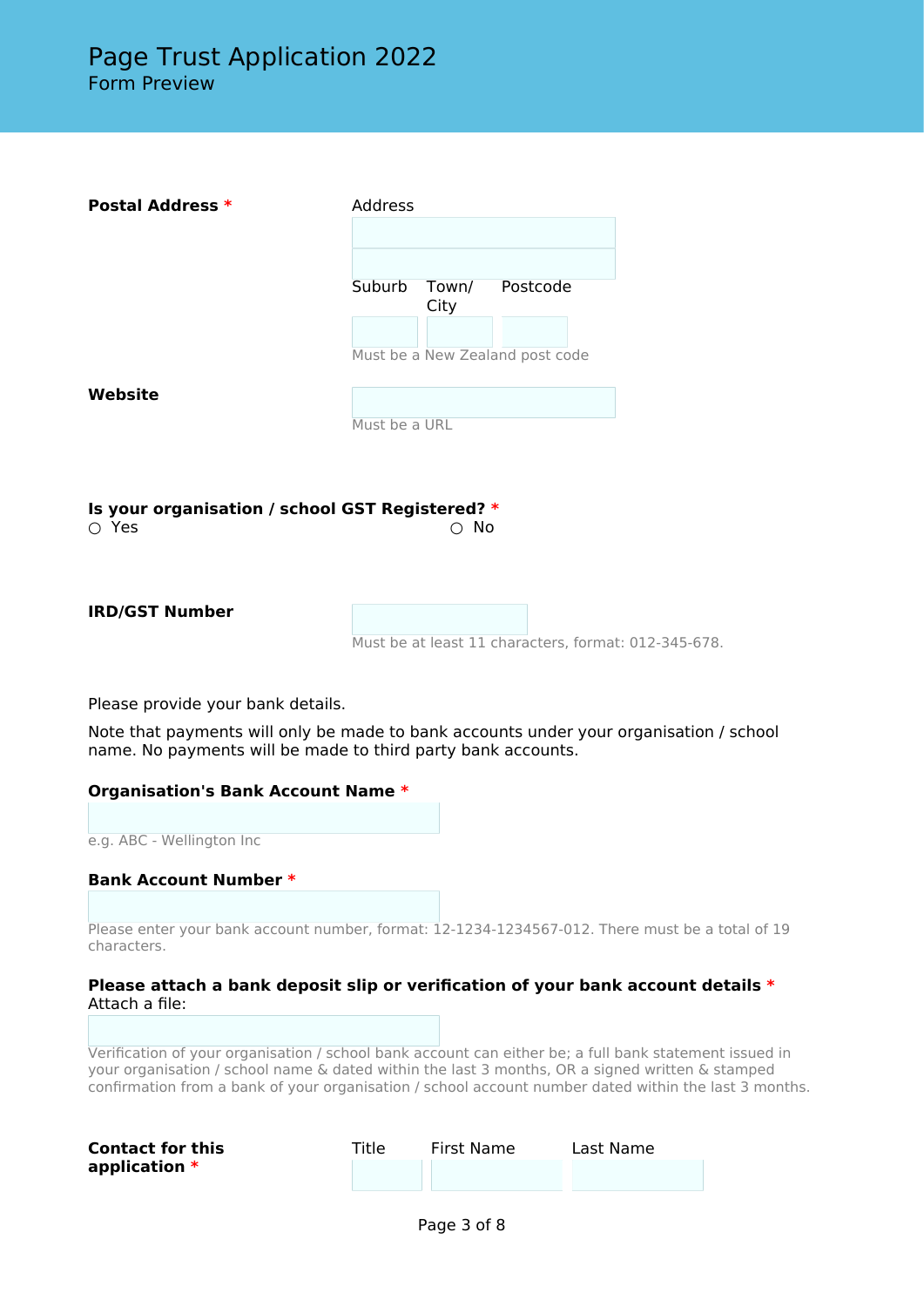| <b>Position Held</b>            |                                                                            |  |
|---------------------------------|----------------------------------------------------------------------------|--|
| Contact Phone Number *          | Please provide a daytime contact phone number, including the<br>area code. |  |
| <b>Contact Person's Email *</b> | Must be an email address.                                                  |  |

# Tell us about your organisation / school

# \* indicates a required field

What does your organisation do or what educational level does your school provide for?

## **Tell us briefly what does your organisation currently do or what educational level / services does your school provide for? \***

#### Word count:

Please limit your answer to 200 words or less.

## **How many people does your organisation /school assist per year? \***

Please show the number assisted annually by your branch/ within the Trust funding area. Note this for all of the work your organisation / school does.

## **How many paid staff do you have? \***

Please show the number of FTE for your branch/ within the Trust funding area.

### **How many volunteers do you have? \***

Please show the number of volunteers for your branch/ within the Trust funding area.

# What are you applying for?

### **Funding request title \***

In 10 words or less – if you had to give a brief statement to describe your funding request what would you say? e.g. equipment (x2 wheelchairs); to provide counselling services; operating expenses – 6 months' rent; etc.

## **How much funding is your organisation / school requesting? \***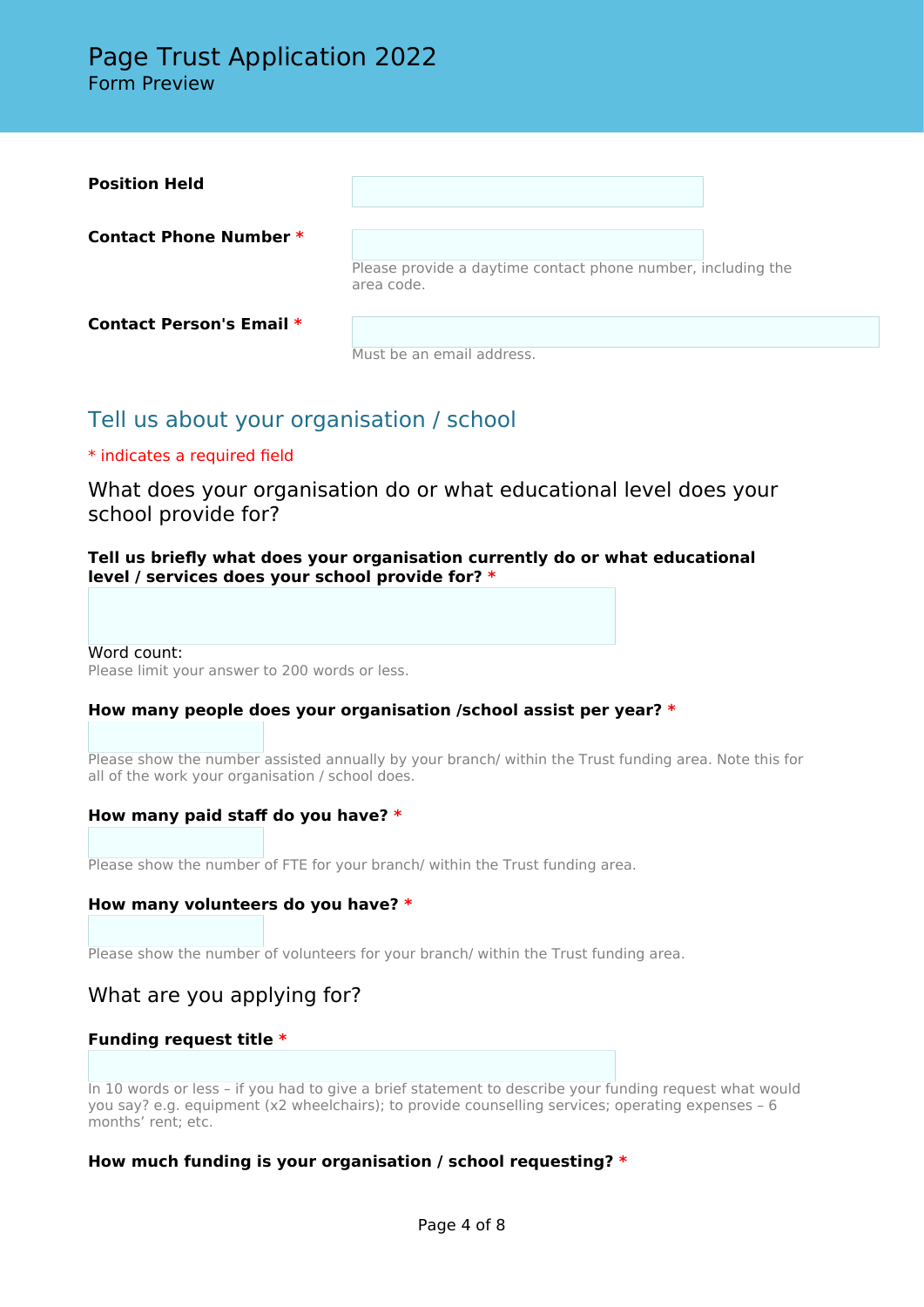\$

Minimum request amount \$3,000 and maximum amount \$10,000. Please round to the nearest \$. If you are GST registered the amount requested must EXCLUDE GST.

#### **What will this grant enable your organisation / school to achieve? \***

Please provide specific details of your project/programme, the expense you wish to pay or item you wish to purchase. What are the expected outcomes of the funding and who will benefit?

#### **Describe how the project / programme is aligned with the Trust's objectives? \***

**Approximately how many people do you expect to benefit from the funding? \***

**What is the total expected cost of your project/programme/expense? \***

\$ Must be a dollar amount.

**If not fully funded by the Trust, how will you fund the remaining balance required? Include details of other funding applications, and/or provide an outline of any fundraising efforts already undertaken toward this project. \***

This is specifically related to the purpose of the application. If you are seeking other grants how much of your funding is confirmed?

## Budgets, Cost and Quotes

**Project specific - Please attach supporting quotes, budgets etc. here** Attach a file:

# Your Organisation / School Financial Details

\* indicates a required field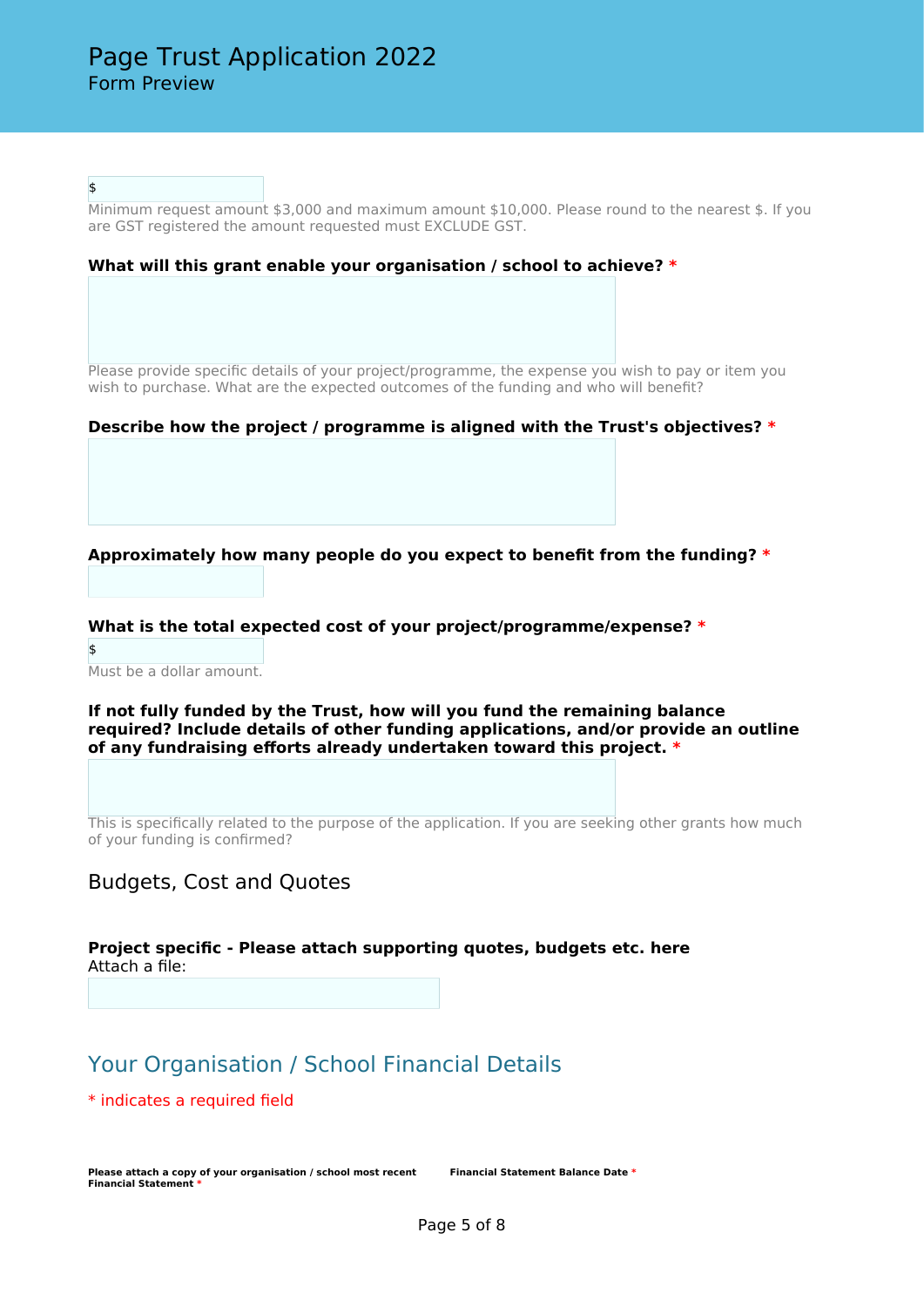#### Attach a file:

Note that financial statements must comply with the reporting standards set by Department of Internal Affairs - Charities Services. You must attach the same completed financial statements you used with your latest Charities Filing Return.

# Income & Expenditure

In the questions below please provide financial details using your most recent Financial Statements.

| Total Income *                            |                                                                                 |
|-------------------------------------------|---------------------------------------------------------------------------------|
| <b>Total Expenditure *</b>                |                                                                                 |
| Net Surplus/Deficit *                     |                                                                                 |
| <b>Assets &amp; Liabilities</b>           |                                                                                 |
| <b>Current Assets *</b>                   |                                                                                 |
|                                           | E.g. Bank accounts, debtors, stock, term deposits maturing<br>within 12 months. |
| <b>Non-Current Assets *</b>               |                                                                                 |
|                                           | E.g. Property, investments, equipment & other assets.                           |
| <b>Total Assets *</b>                     |                                                                                 |
| <b>Current Liabilities *</b>              |                                                                                 |
|                                           | E.g. Overdrafts, creditors, unused donations with conditions etc.               |
| <b>Non-Current Liabilities *</b>          |                                                                                 |
|                                           | E.g. Loans, Mortgages etc.                                                      |
| <b>Total Liabilities *</b>                |                                                                                 |
| <b>Working Capital (Current</b>           |                                                                                 |
| <b>Assets - Current</b><br>Liabilities) * |                                                                                 |
| Sources of Funding                        |                                                                                 |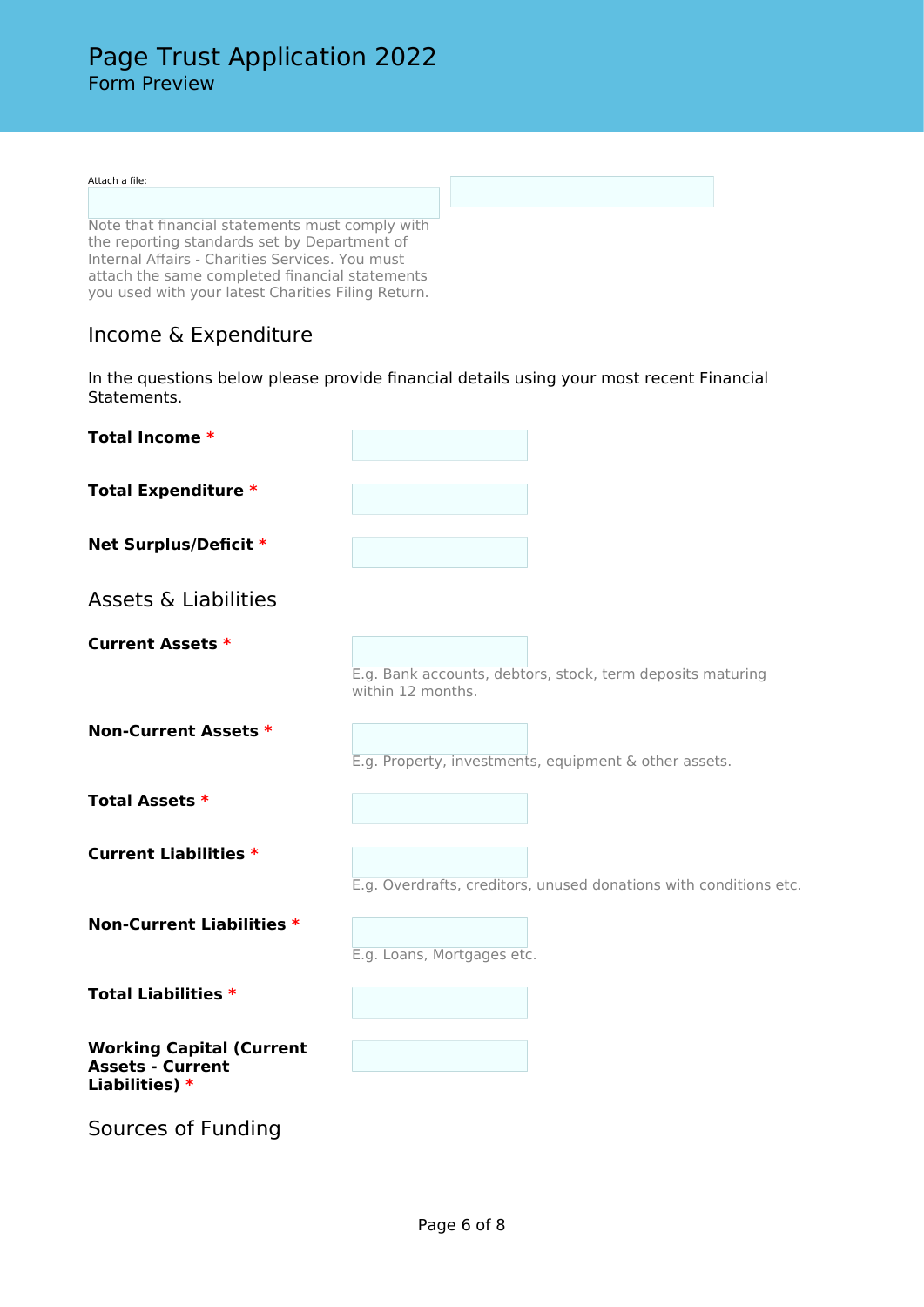Please list your organisation / school top 10 sources of external funding (such as grants, government contracts & foundation income) for the next 12 months. For unconfirmed sources of funding, you may write, 'unconfirmed' next to it in brackets. E.g. ABC grant (unconfirmed).

| <b>Funding Source/</b><br><b>Organisation</b> | <b>Amount</b> | <b>Funding End Date</b> |
|-----------------------------------------------|---------------|-------------------------|
|                                               |               |                         |
|                                               |               |                         |
|                                               |               |                         |
|                                               |               |                         |
|                                               |               |                         |
|                                               |               |                         |
|                                               |               |                         |
|                                               |               |                         |
|                                               |               |                         |
|                                               |               |                         |

# Final information & declarations

## \* indicates a required field

## **Is there any other supporting information you would like to upload? Please limit to 2 documents.**

Attach a file:

E.g. Supporting research, letters of support etc.

Our preferred format for attachments is PDF, Excel, Word or JPG.

Supporting materials cannot exceed 25MB in size, as files exceeding this will not upload.

### **How did you hear about the Page Trust? \***

- $\Box$  I have applied to the Page Trust in the past.
- ☐ Word of mouth or recommendation.
- ☐ Internet (e.g. Public Trust, search engine or other funding websites).
- □ Facebook
- ☐ Media (e.g. Newspaper or radio adverts).
- ☐ Other:

**Please name the internet pages, newspapers, or radio stations where you would like to hear about future grant rounds opening.**

Declaration & Privacy Statement